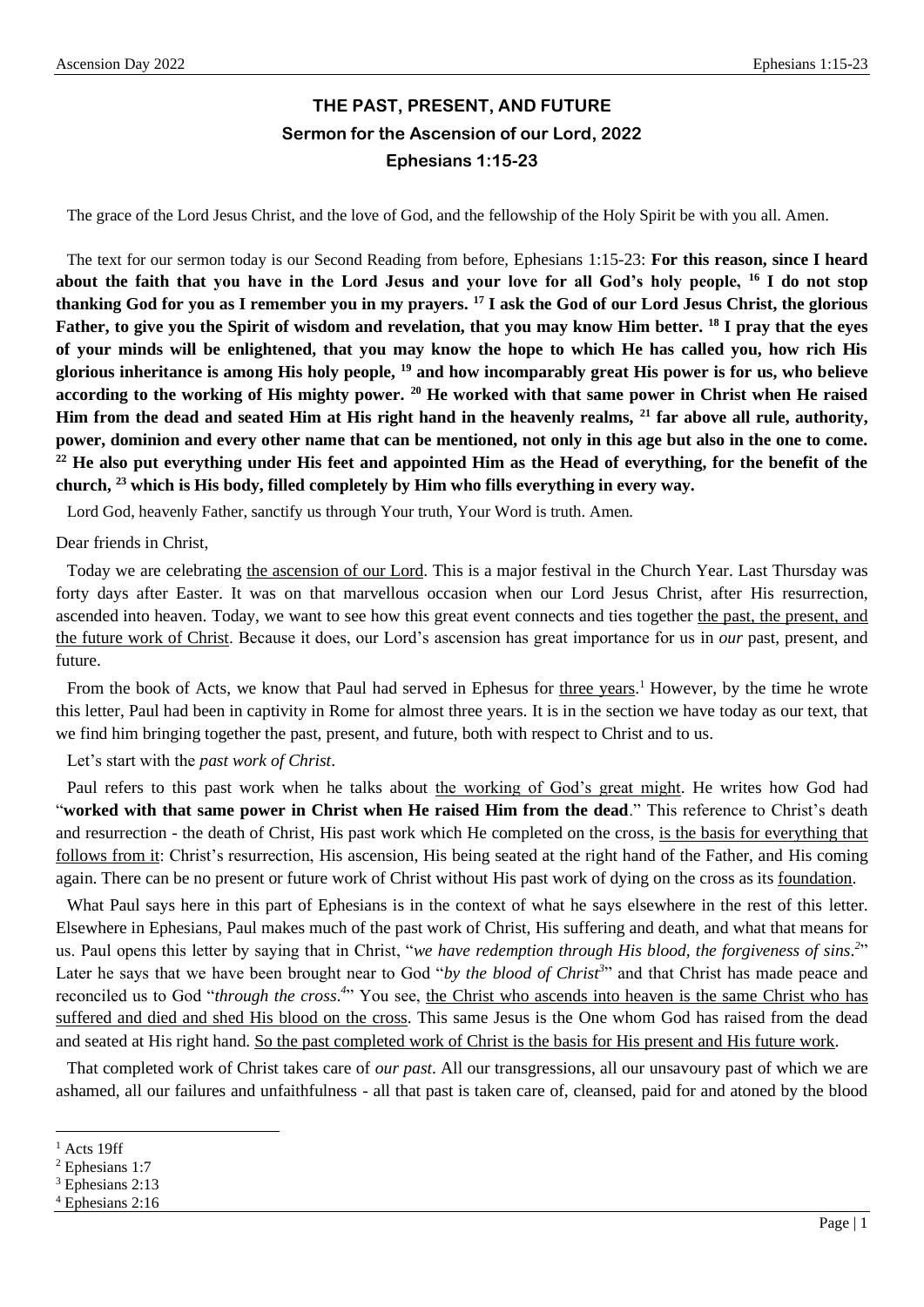of Christ. We have been freed from the unfavourable record of our sins, and the slate has been wiped clean by the finished work of Christ. Christ's completed work on the cross covers and cleanses the guilt of our past.

Christ's ascension confirms this completed work on the cross. It shows that the Father approves what the Son has accomplished. God puts His stamp of approval on it by raising Christ from the dead, exalting Him in this glorious ascension, and seating Him with honour at His right hand.

So the ascension affirms the past work of Christ. At the same time, the ascension also points to the *future work of Christ*.

Paul refers to this when he speaks of Christ's authority and dominion "**not only in this age but also in the one to come**."

The one to come is the age that will commence when Christ comes again, when He returns in glory on the Last Day. The angels at the ascension were very definite about this second coming. They told the eyewitnesses: "*This Jesus, who has been taken up from you into heaven, will come back in the same way as you have seen Him go into heaven*" (Acts 1:11). His coming again will initiate the age to come that Paul speaks of.

Paul speaks expressly about our future in that age to come. He wants us to know "**how rich His glorious inheritance is among His holy people**." That glorious inheritance is our future! It's what's in store for us! An inheritance is something you do not hold in your hands now, but it is ours, nonetheless. We are in line for that glorious inheritance; we have its title. It is stored up in heaven for us, in safekeeping. No one can touch our inheritance or take it away from us. You and I are the rightful heirs because we have been baptised as children of God through Christ, coheirs with Christ, the Son of God. And so what Christ receives, we receive! Jesus was raised from the dead, and so we shall be raised from the dead. Jesus was carried up into heaven, and so we who trust in Him likewise shall be carried up into heaven. Therefore, the ascension shows us our future and what's in store for us, and it is *glorious*!

That then brings us to the *present*, and this is where the ascension serves as the bridge between the past and the future. It connects Christ's past and future work, and it connects our own past and future, for the ascension tells us what Christ is doing now, for us, and that in turn fills us with hope in our now, in our present.

What is Christ doing now, during this time between His ascension and His coming again? Paul tells us. He says that God has "**seated Him** *(Christ)* **at His right hand in the heavenly realms, <sup>21</sup> far above all rule, authority, power, dominion and every other name that can be mentioned, not only in this age but also in the one to come. <sup>22</sup> He also put everything under His feet and appointed Him as the Head of everything, for the benefit of the church**."

Our risen and ascended Lord right now is seated at the right hand of God. The right hand is the position of high honour and all authority. God has highly exalted Christ and given Him great glory because Christ has accomplished His saving mission and has been set as head over all things. All things have been put under His feet. "*All authority in heaven and on earth has been given to Me<sup>5</sup>* ," the risen Christ once declared. Jesus truly is *King of kings and Lord of lords*. 6

So realise this: Christ Jesus right now is ruling all things for the sake of His church! This means that *all things* are under His control and for our good. Some of us wonder what direction our nation is heading in. What does its future have in store? It may look like life is going downhill: Health problems, financial problems, family and relationship problems, chaos and confusion and shifting from one crisis to another. But listen: the rise and fall of nations, all the tumultuous events that play out in our world, in our own personal lives, the whole course of human history - all of it is under Christ's control. Christ is ruling all things "**for the benefit of the church" so** that she may carry out her mission, *which is the spread of the Gospel*. For the good of His people, for the sheep of His flock whom He loves and cares for so deeply, *for our good* - this is how Jesus is exercising His authority right now, in the present.

Christ Jesus has ascended into heaven, and now He is seated at God's right hand, head over all things, with all things under His feet. This present work of Christ fills us with hope, even amid our present circumstances, whatever they may be. That's what Paul is telling us today in his prayer for us. He prays for "**the God of our Lord Jesus Christ, the** 

<sup>5</sup> Matthew 28:18

 $6$  1 Timothy 6:15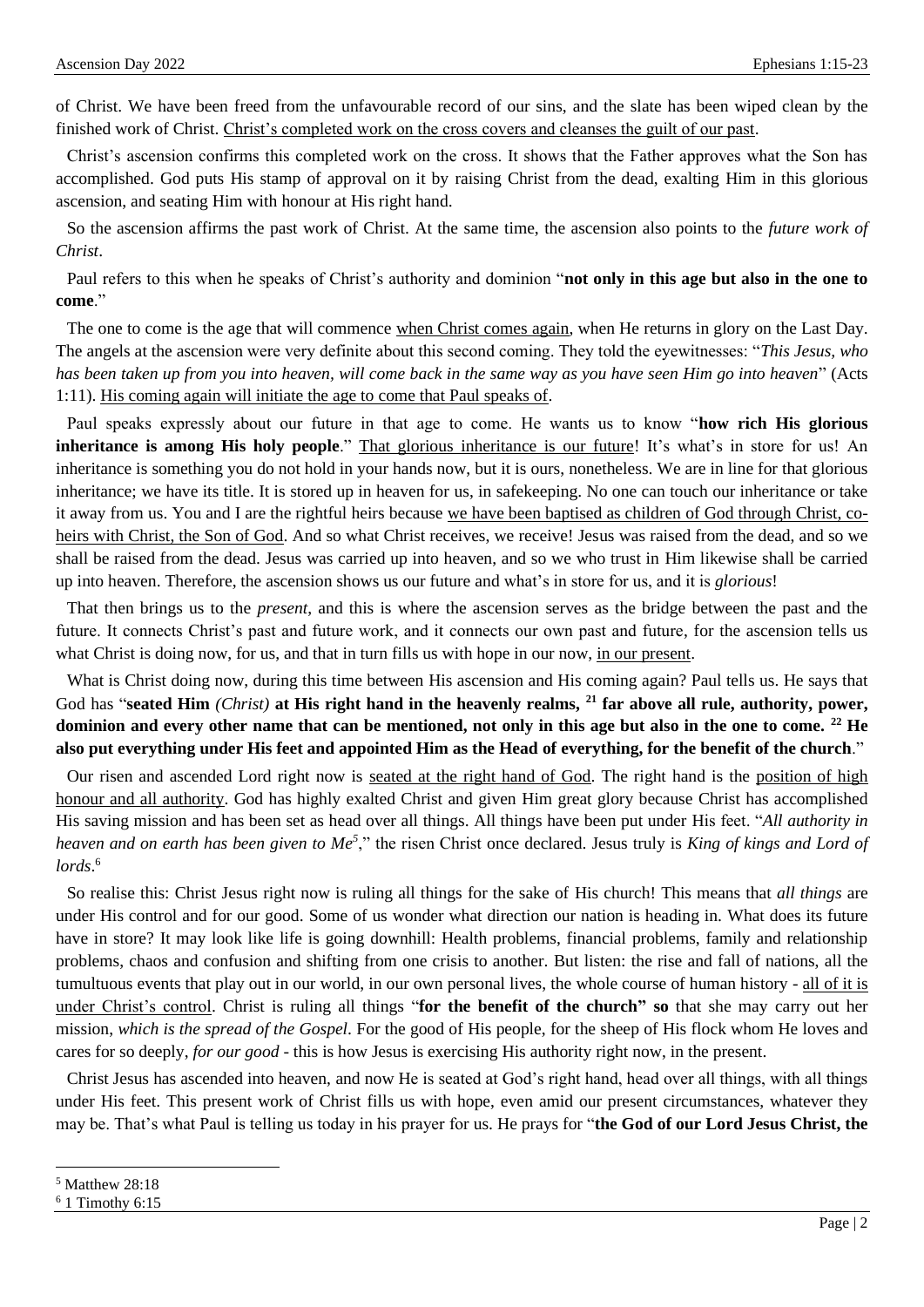**glorious Father, to give you the Spirit of wisdom and revelation, that you may know Him better. <sup>18</sup> I pray that the eyes of your minds will be enlightened, that you may know the hope to which He has called you, how rich His glorious inheritance is among His holy people, <sup>19</sup> and how incomparably great His power is for us, who believe according to the working of His mighty power**."

God's will for us is that we may know Christ - know Him in an intimate, relational, practical way, and grow in our knowledge of Him, having the eyes of our minds enlightened so that we may clearly see what the big picture is, from God's perspective. And with that, then, "**that you may know the hope to which He has called you**." What is hope? Hope is faith projected into the future. Hope is believing firmly in what is in store for you, what the future holds for you. It's knowing that God holds your future. Hope is the present knowledge of your future inheritance. Let me repeat that: Hope is the present knowledge of a future inheritance, the inheritance that awaits us in heaven. And this firm, sure, certain hope - as sure as Christ's own resurrection and ascension - this hope is what sustains us amid all the ups and downs of our lives. This hope acts as our anchor in the storms of life. It holds us steady so that we are not shaken or overwhelmed. God wants us to have this hope, to know this hope, with every fibre of our being. Christ's ascension is a sure sign that we have this hope to hold on to.

Dear friends, the ascension of our Lord connects the past, present, and future of Christ's work. It confirms His completed work on the cross. It points to His future return, and it leads us to realise that right now, in the present, Christ is ruling all things for the sake of His church.

So His ascension has great meaning for us, for our past, present, and future. The sins of our past have been wiped away by the shed blood of Christ. We have a glorious future inheritance laid up for us in heaven, and we have a firm hope in our present, whatever our circumstances, knowing that Christ is ruling all things for our good and the good of His church. Amen.

The peace of God which passes all understanding, keep your hearts and minds in Christ Jesus. Amen.

#### PRAYER FOR ASCENSION DAY

Lord God, heavenly Father, You are our strength and our song. We praise You that You have prepared salvation for us in Jesus, Your Son. We praise You for His life on earth as a human being like us, full of grace and truth. We praise You that You have revealed Yourself and Your love in Him. We thank You for Jesus' death and resurrection. We praise You that our Lord, who has offered Himself as a perfect sacrifice for the sins of the world, is now at Your right hand. Give us Your Spirit's power to believe all that He has taught us, and to do all that He has commanded us. Accept our thanks for His miracles and deeds of mercy.

By Your Spirit, help us to claim His sacrifice for our salvation, and to trust in Him for the gift of eternal life. As we now celebrate His ascension to Your right hand, give us constant joy. Enable us to centre our devotion on our living Lord on heaven's throne, ruling all things for the good of His Church and His children. Lift our minds to heaven where our Lord Jesus lives to pray for us. Give us confidence in His compassion, and in His power to bless.

Lord Jesus, continue to be present with us, as You have promised. Be present with us as You move us to witness to Your saving love to people everywhere, that Your Gospel may be proclaimed to all nations. Establish Your kingdom of grace in every land. Turn the hearts of people in every corner of the world to faith and obedience, so that every knee may bow and every tongue confess that You are both Christ and Lord.

Lord Jesus, with all things under Your feet, keep our land in righteousness and peace. Give us leaders who love and honour You. May Your Spirit hold sway in all schools, and in all institutions of learning and research. Bless all hospitals and places of mercy; and make Your healing touch evident in them. Protect us from war, disease, and every calamity; spare us from greed, rebellion, and lawlessness. Give all in our land a true love of piety and peace.

We pray for all who are suffering in any way, especially for those who are sick. Give them trust in Your love, and teach them to pray in patience and hope.